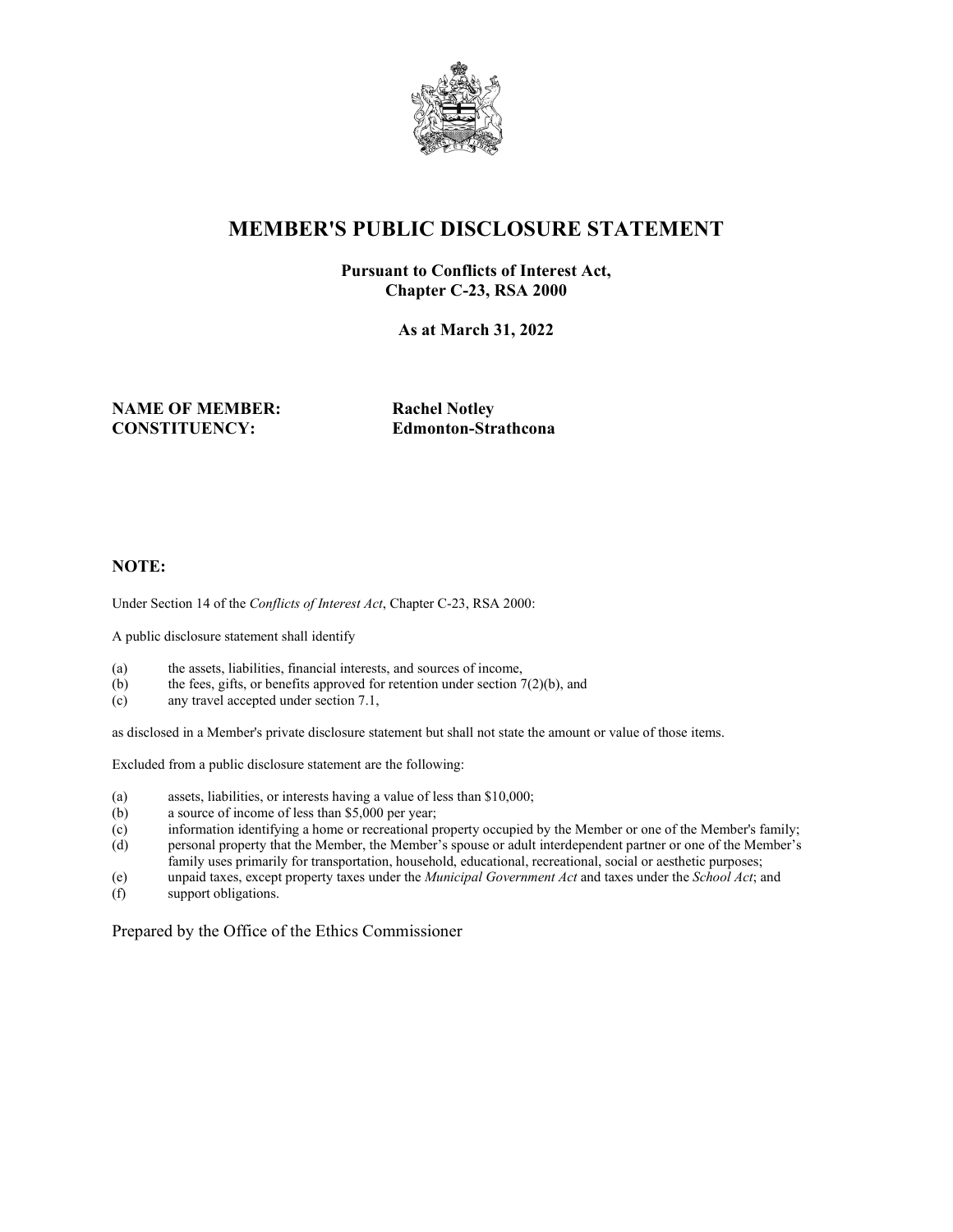### **PUBLIC DISCLOSURE STATEMENT FOR RACHEL NOTLEY**

# **FORM 1: MEMBER (Rachel Notley)**

| <b>INCOME</b>                                                                  |                                                                                                                                                                                                                                                                                                                                  |  |
|--------------------------------------------------------------------------------|----------------------------------------------------------------------------------------------------------------------------------------------------------------------------------------------------------------------------------------------------------------------------------------------------------------------------------|--|
| Source                                                                         | <b>Nature of Income</b>                                                                                                                                                                                                                                                                                                          |  |
| Province of Alberta                                                            | MLA Indemnity and Allowance                                                                                                                                                                                                                                                                                                      |  |
| <b>BC</b> Pension Plan                                                         | Pension Income                                                                                                                                                                                                                                                                                                                   |  |
| <b>ASSETS</b>                                                                  |                                                                                                                                                                                                                                                                                                                                  |  |
| <b>Real Property</b>                                                           | Primary residence                                                                                                                                                                                                                                                                                                                |  |
| <b>Bank, Trust Company or Other Financial</b><br><b>Institution</b>            | N/A                                                                                                                                                                                                                                                                                                                              |  |
| <b>Registered Savings Plans</b>                                                | GICs: Home GIC, CCSU GIC                                                                                                                                                                                                                                                                                                         |  |
| <b>Canada Savings Bonds and Investments</b><br><b>Guaranteed by Government</b> | N/A                                                                                                                                                                                                                                                                                                                              |  |
| <b>Mutual Funds</b>                                                            | Manulife Strategic Income Fund, Invesco Global<br>Endeavor, Fidelity Dividend Fund, Invesco<br>Diversified Yield Class Series F, Manulife US<br>Monthly High Income Funds, Manulife Monthly<br>High Income Funds, Dynedge Cons CL Portfolio,<br>Fidelity Income Portfolio Series F, Manulife TR<br><b>Investment Saving F CL</b> |  |
| <b>Guaranteed Investment Certificates and</b><br><b>Similar Instruments</b>    | N/A                                                                                                                                                                                                                                                                                                                              |  |
| <b>Annuities and Life Insurance Policies</b>                                   | MLA Group Plan                                                                                                                                                                                                                                                                                                                   |  |
| <b>Pension Rights</b>                                                          | N/A                                                                                                                                                                                                                                                                                                                              |  |
| <b>Other Assets</b>                                                            | N/A                                                                                                                                                                                                                                                                                                                              |  |
| <b>Gifts and Personal Benefits</b>                                             | flight, hotel, gala tickets to Broadbent<br>Institute's 10 <sup>th</sup> Anniversary Gala from the<br><b>Broadbent Institute</b><br>flight, hotel from Unifor for Unifor<br>Prairie Regional Council 2022                                                                                                                        |  |
| <b>Travel on Non-commercial Aircraft</b>                                       | N/A                                                                                                                                                                                                                                                                                                                              |  |
| <b>LIABILITIES</b>                                                             |                                                                                                                                                                                                                                                                                                                                  |  |
| <b>Mortgages</b>                                                               | National Bank                                                                                                                                                                                                                                                                                                                    |  |
| <b>Loans or Lines of Credit</b>                                                | N/A                                                                                                                                                                                                                                                                                                                              |  |
| <b>Guarantees</b>                                                              | N/A                                                                                                                                                                                                                                                                                                                              |  |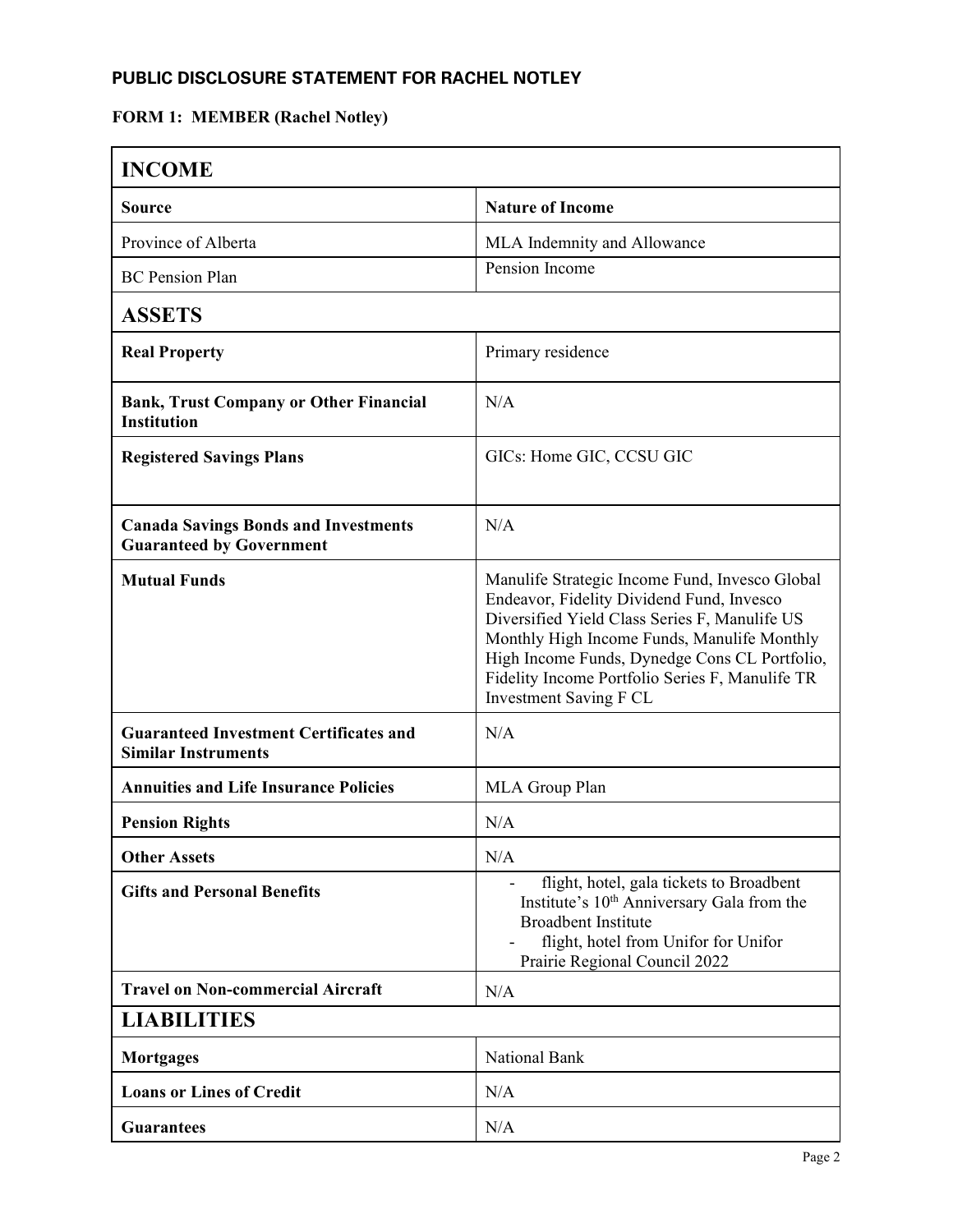#### **PUBLIC DISCLOSURE STATEMENT FOR RACHEL NOTLEY**

| <b>Other</b>               | N/A |  |
|----------------------------|-----|--|
| <b>FINANCIAL INTERESTS</b> |     |  |
| N/A                        |     |  |